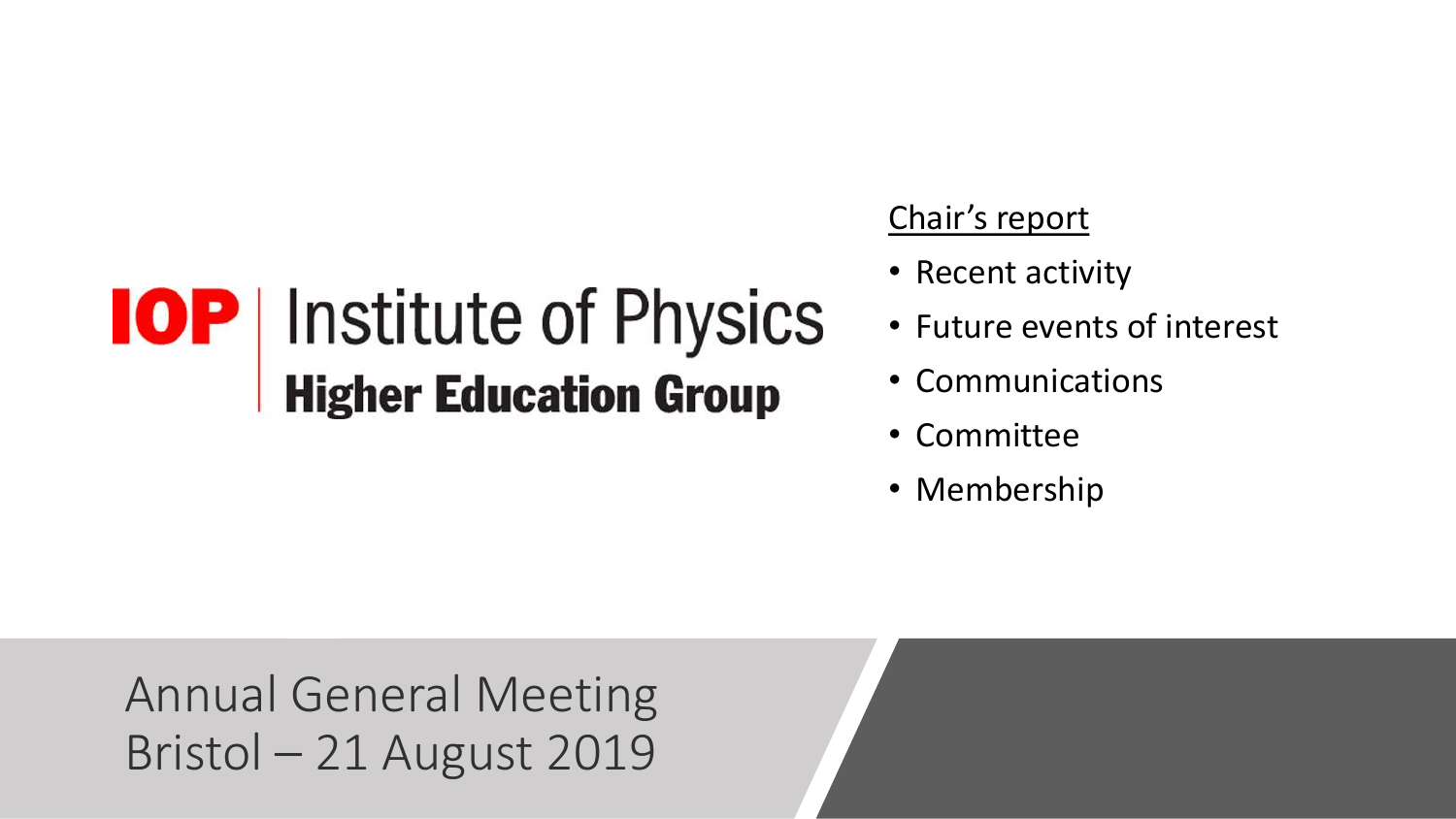#### Meetings and Conferences

- Community meetings
	- London, 26 Nov 2018 (slides available)
	- Bristol, 15 May 2019
- MORSE Dublin, 2 Nov 2018
- Visualisation London, 8-9 Mar 2019
- Space Teaching Practice Workshop London, 8 Jul 2019 (with SUN)
- Bridging the Skills Gap London, 19 Jul 2019 (with EPS)

## **IOP** Institute of Physics **Higher Education Group**

### Recent activity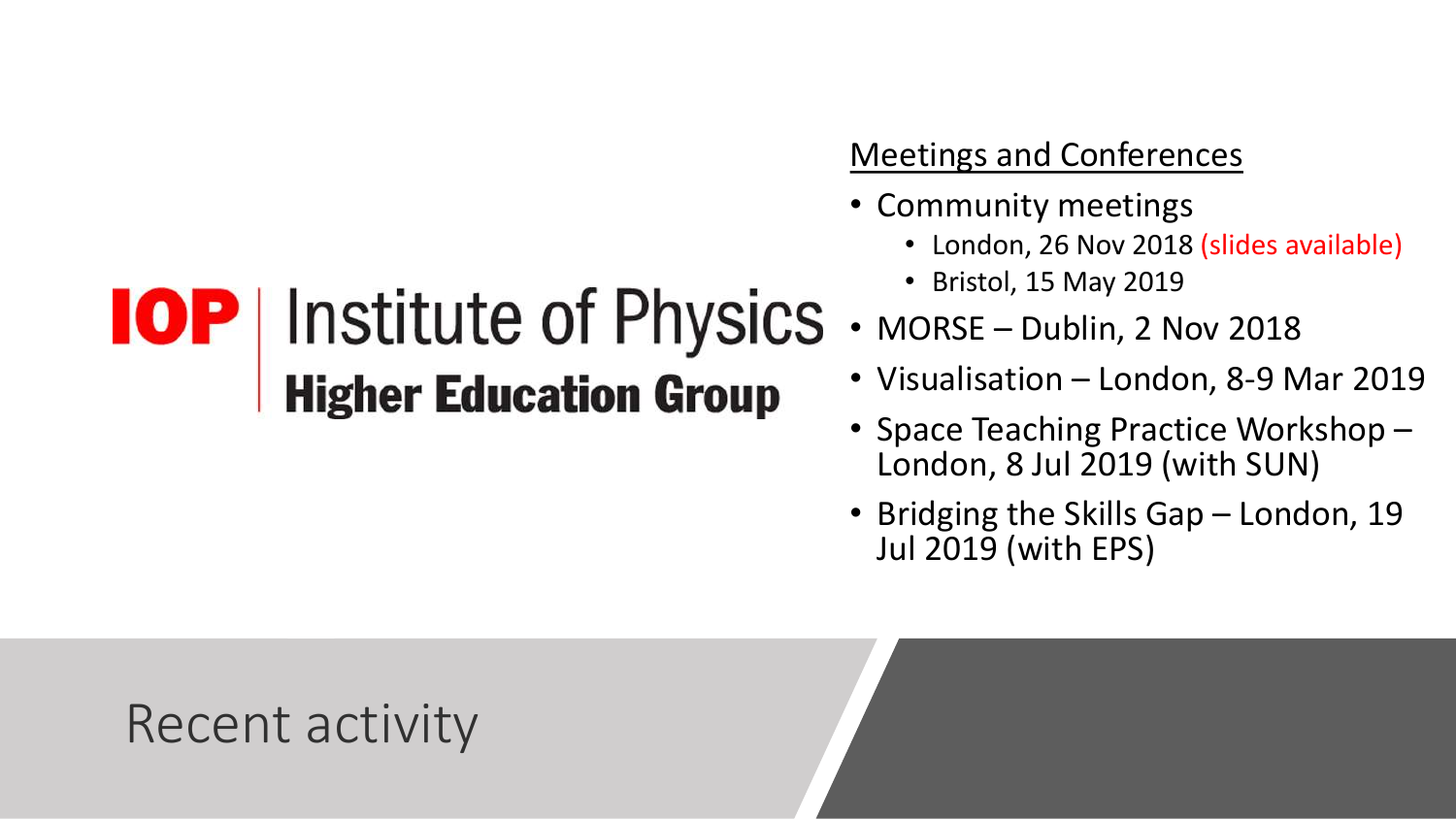- VICEPHEC, Bristol, 22-23 August <https://vicephec2019.wordpress.com/>
- MORSE, Dublin, 1 November <https://morseportal.wordpress.com/> HEG support to give reduced fees to IOP members
- Women in Physics: Past, Present, Future (with WiP) – London, 6 Nov 2019
- Physics PhD Supervisor Network meeting – London, 21 Nov 2019
- Regional Community Meetings
- More events to come!

#### Future events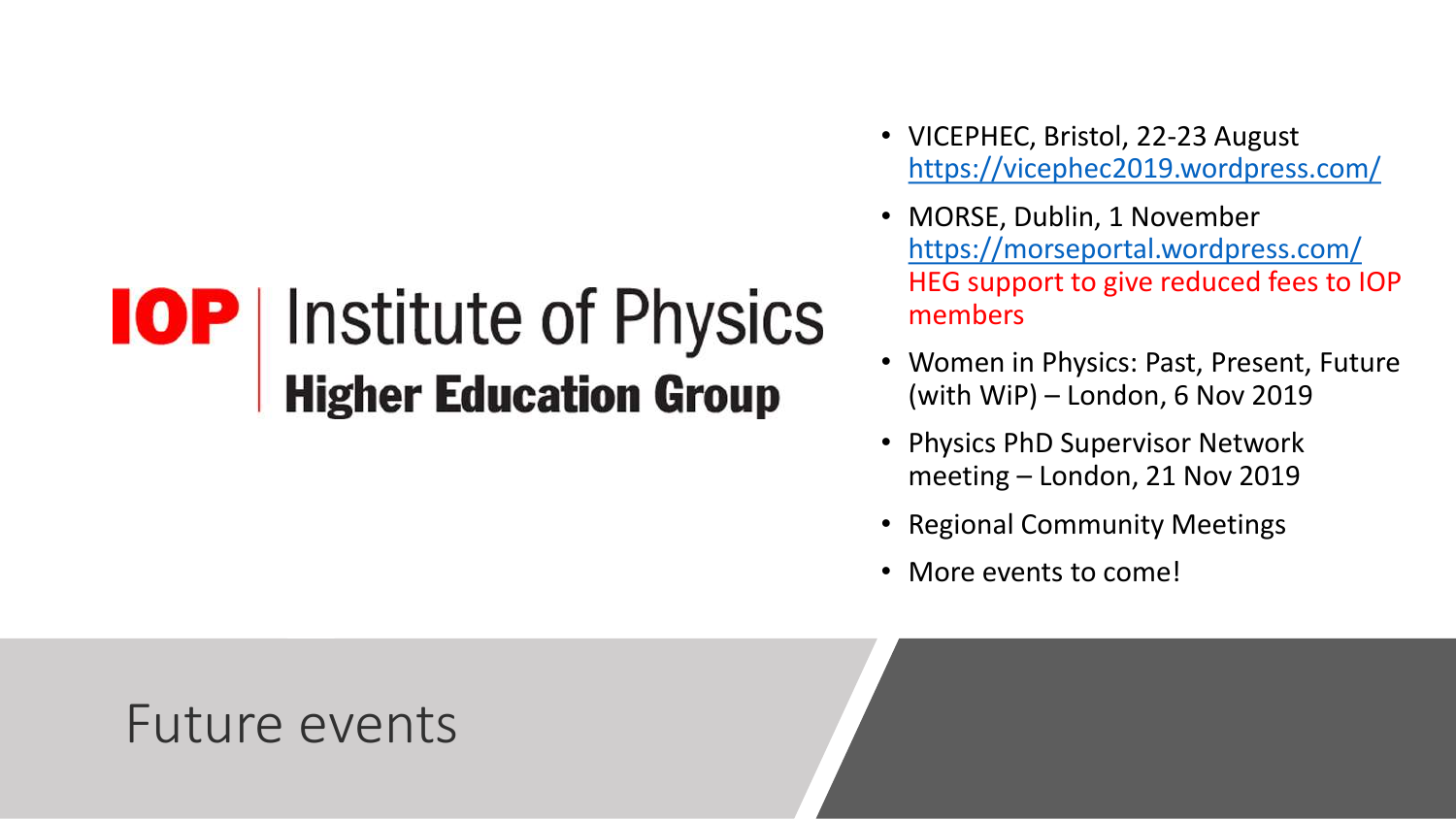- Follow Higher Education Group updates on Twitter with **@IOPHEG**
- Website: [http://www.iop.org/activity/groups/](http://www.iop.org/activity/groups/subject/hed/) subject/hed/
- PER mailing list (Jiscmail)
- Network of PhD supervisors [http://www.iop.org/education/highe](http://www.iop.org/education/higher_education/networks/) r\_education/networks/

#### Communications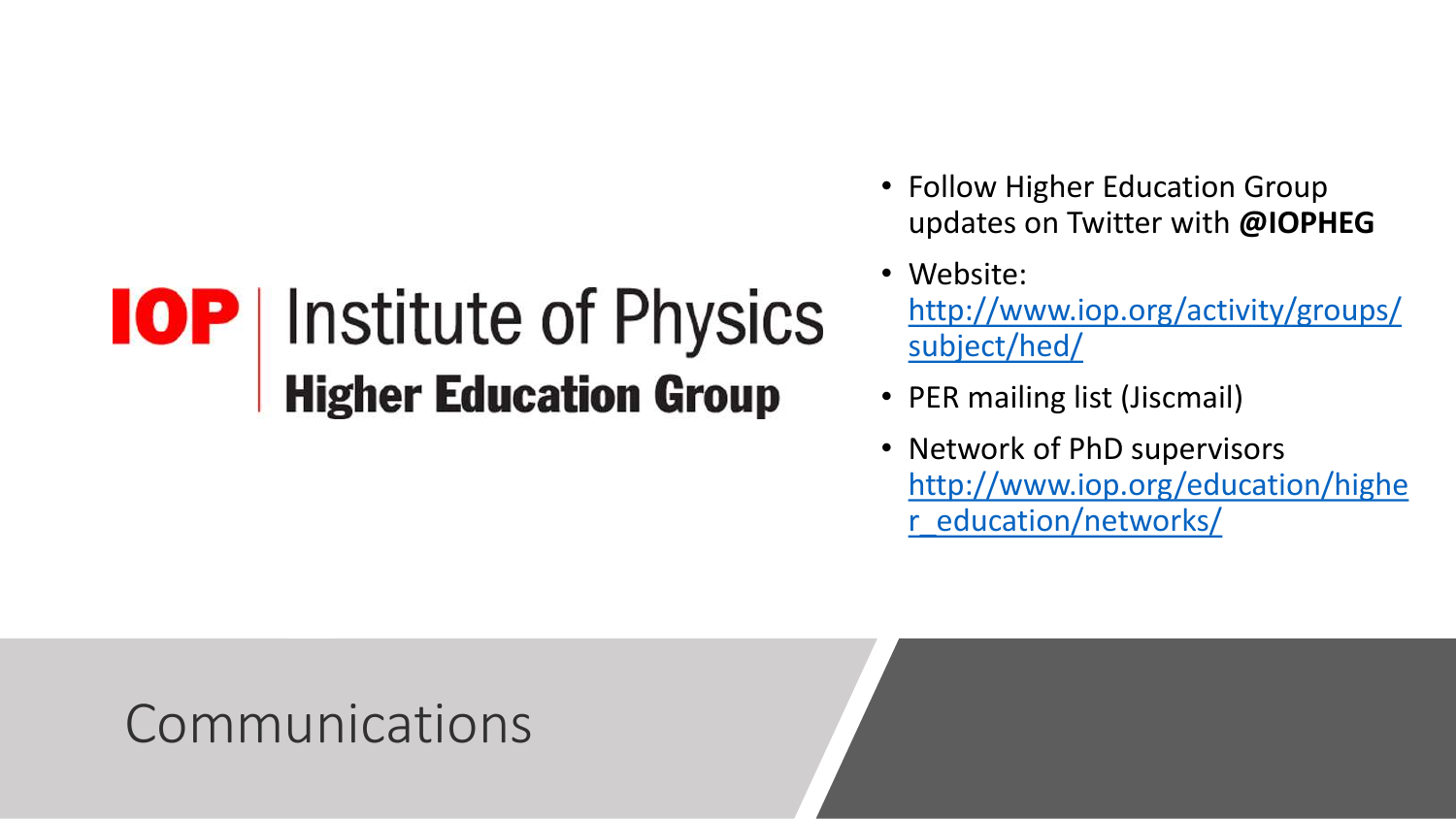#### Current committee

- Nicolas Labrosse (Glasgow, Chair)
- Helen Heath (Bristol, Secretary)
- Tom Stallard (Leicester, Treasurer)
- Emily Brunsden (York)
- Alex Crombie (Sheffield Hallam)
- Andrea Jimenez Dalmaroni (Cardiff)
- Gareth Jones (Imperial)
- Mark Jones (Open University)
- Edward Tarte (Birmingham) **\***
- Alison Voice (Leeds)
- Grainne Walshe (Limerick)
- David Westwood (Cardiff)

## Committee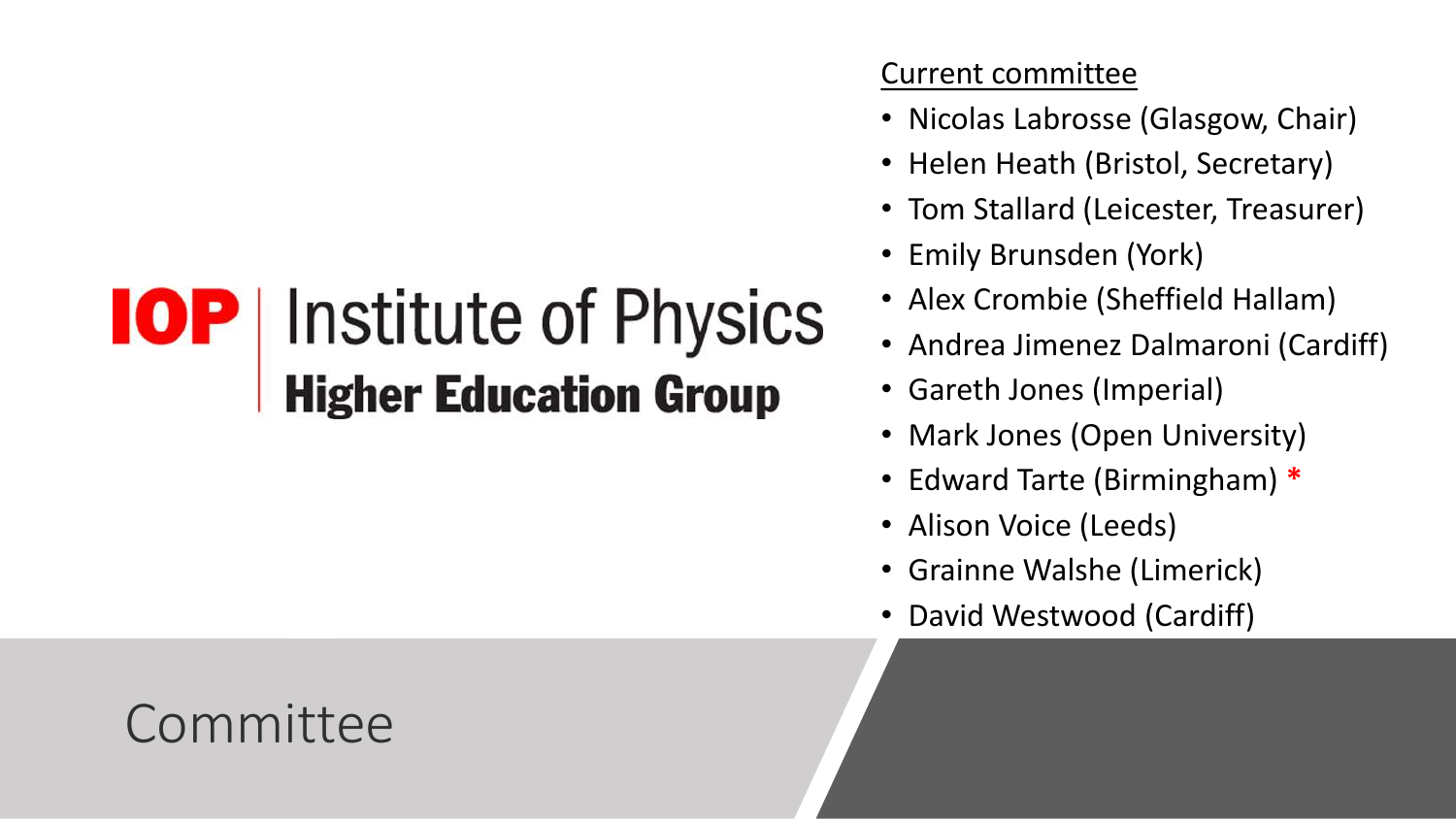• Demographics

Membership